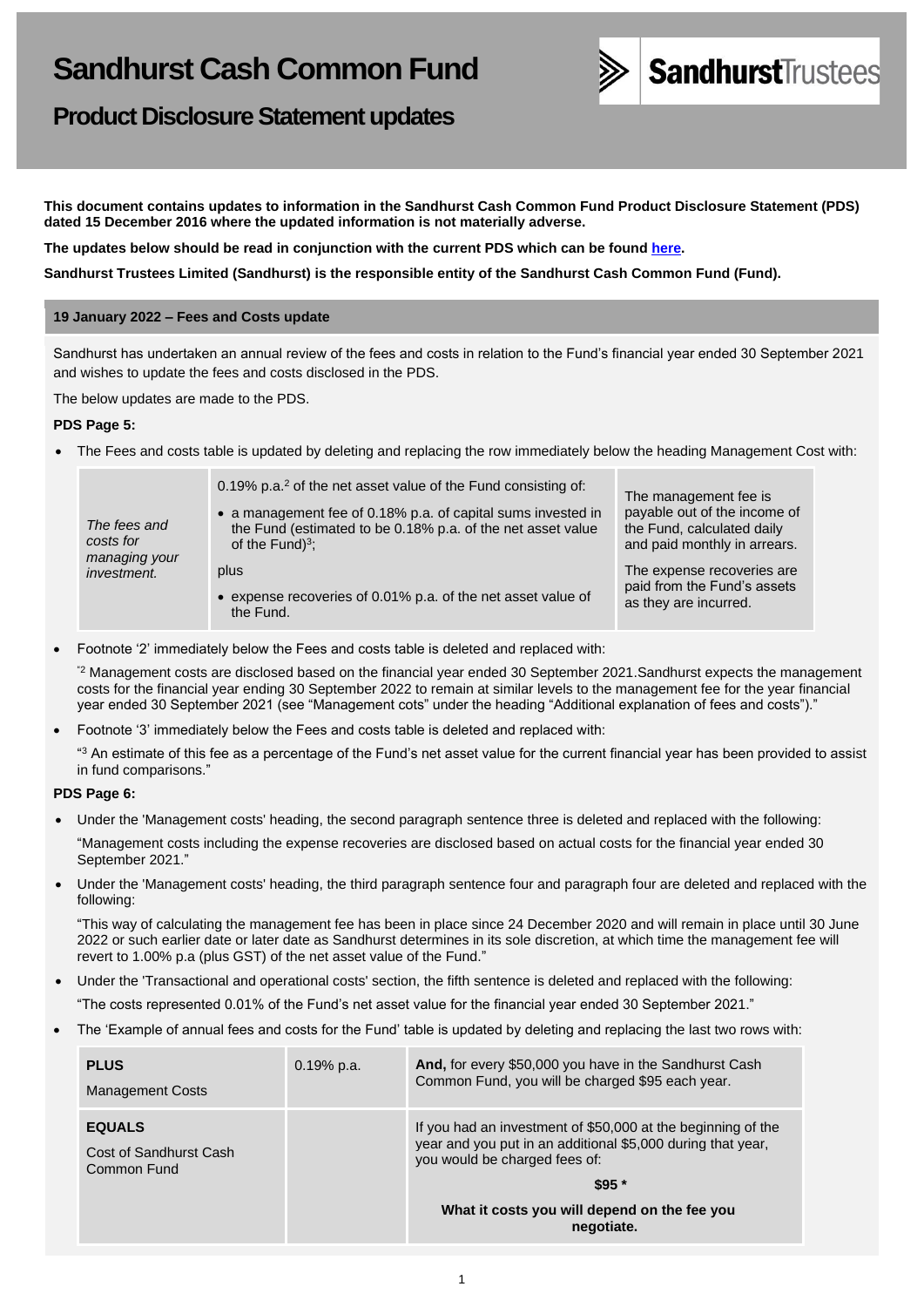

# **Product Disclosure Statement updates**

### **5 October 2021 – Complaints update**

Sandhurst has revised its complaints handling process in accordance with standards and requirements for dispute resolution procedures that come into effect on 5 October 2021.

The below updates are made to the PDS.

#### **PDS Page 8:**

• Under the '8. How to apply' heading, the 'Complaints' section is deleted and replaced with the following:

#### "**Resolving Complaints**

We consider internal dispute resolution to be an important and necessary first step in the complaint handling process as it gives us an opportunity to hear when we do not meet our customer's expectations and address them genuinely, efficiently and effectively.

You can raise your complaint with us by:

- contacting us on 1800 634 969 (Monday to Friday 8.30 am to 5.00 pm, Melbourne time)
- emailing us at [managedfunds@sandhursttrustees.com.au](mailto:managedfunds@sandhursttrustees.com.au)
	- writing to us at: Sandhurst Trustees Limited Funds Administration GPO BOX 4314 Melbourne VIC 3001

If you are not satisfied with the response provided you can refer your complaint directly to the appropriate external dispute resolution scheme.

We are a member of the Australian Financial Complaints Authority (AFCA). You can contact AFCA at:

GPO Box 3 Melbourne Vic 3001 Telephone: 1800 931 678 Email: [info@afca.org.au](mailto:info@afca.org.au) Web: [www.afca.org.au](https://www.afca.org.au/)

Time limits may apply to complain to AFCA and so you should act promptly or otherwise consult the AFCA website to find out if, or when the time limit relevant to your circumstances expire."

#### **24 December 2020 – Fees and costs update**

Sandhurst has undertaken an annual review of the fees and costs in relation to the Fund's financial year ended 30 September 2020 and wishes to update the fees and costs disclosed in the PDS.

In addition, from 24 December 2020, to comply with legislation, Sandhurst will cease paying grandfathered conflicted remuneration to advisers, and will be passing on the benefit of reduced costs to investors by reducing the management fee for this Fund.

The below updates are made to the PDS.

#### **PDS Page 5:**

• The Fees and costs table is updated by deleting and replacing the third to last row with:

| The fees and costs for<br>managing your<br><i>investment.</i> | 0.822% p.a. <sup>2</sup> of the net asset value of the Fund<br>consisting of:<br>a management fee of 0.818% p.a. of capital sums<br>invested in the Fund (estimated to be 0.818% p.a.<br>of the net asset value of the Fund $3$ ; plus<br>expense recoveries of 0.004% p.a. of the net<br>asset value of the Fund. | The management fee is payable out<br>of the income of the Fund,<br>calculated daily and paid monthly in<br>arrears.<br>The expense recoveries are paid<br>from the Fund's assets as they are<br>incurred. |
|---------------------------------------------------------------|--------------------------------------------------------------------------------------------------------------------------------------------------------------------------------------------------------------------------------------------------------------------------------------------------------------------|-----------------------------------------------------------------------------------------------------------------------------------------------------------------------------------------------------------|
|---------------------------------------------------------------|--------------------------------------------------------------------------------------------------------------------------------------------------------------------------------------------------------------------------------------------------------------------------------------------------------------------|-----------------------------------------------------------------------------------------------------------------------------------------------------------------------------------------------------------|

• Footnote '2' immediately below the Fees and costs table, is deleted and replaced with:

<sup>2</sup> Management costs are disclosed based on the financial year ended 30 September 2020. However, Sandhurst expects the management costs for the financial year ending 30 September 2021 to be materially lower than the management costs for the financial year ended 30 September 2020 (see "Management costs" under the heading "Additional explanation of fees and costs").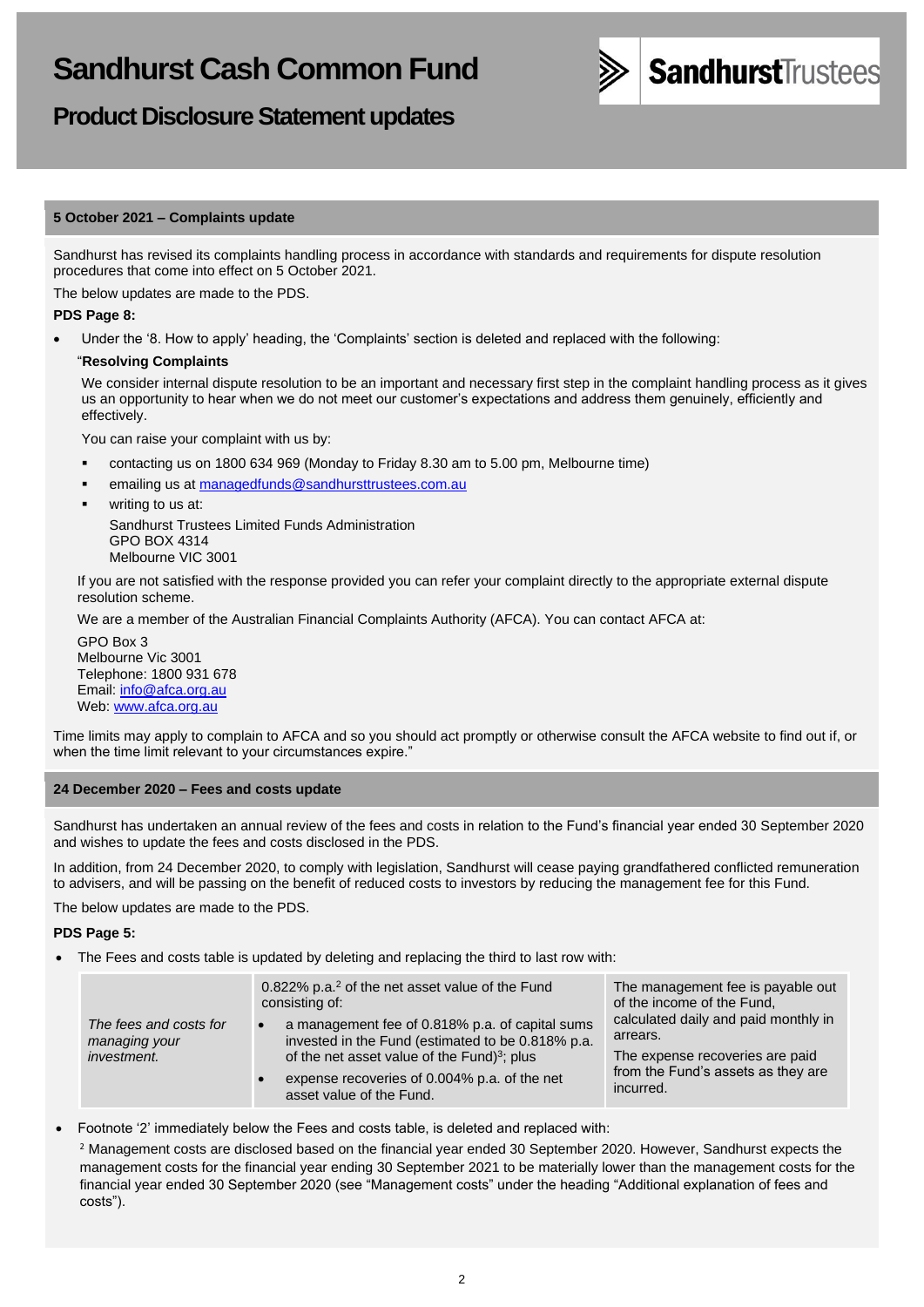

# **Product Disclosure Statement updates**

### **PDS Page 5 continued:**

• Footnote '3' immediately below the Fees and costs table, is deleted and replaced with:

<sup>3</sup> The management fee is disclosed based on the financial year ended 30 September 2020. However, Sandhurst expects the management fee charged in the financial year ending 30 September 2021 to be materially lower than the management fee charged in the financial year ended 30 September 2020 (See "Management costs" under the heading "Additional explanation of fees and costs").

#### **PDS Page 6:**

• The section with the heading "Management costs' under 'Additional Explanation of fees and costs' is deleted and replaced with the following:

#### **"Management costs**

Management costs are the total fees and costs incurred in managing the Fund, comprising the management fee paid to Sandhurst as responsible entity and expense recoveries in relation to the Fund (described below) that do not form part of the Transactional and Operational Costs of the Fund.

The Fund's Constitution allows Sandhurst to pay or recover from the Fund, all costs, charges, expenses and outgoings reasonably and properly incurred by Sandhurst in the performance of its duties in respect of the Fund (referred to in this PDS as "expense recoveries"). Expense recoveries may include but are not limited to audit, taxation, PDS, legal, third party administration, establishment, stationery, postage and compliance costs. Management costs including the expense recoveries are disclosed based on actual costs for the financial year ended 30 September 2020. Management costs may increase or decrease from one financial year to the next.

The management fee is calculated daily at 0.665% p.a. of the Fund's capital sums invested and paid monthly in arrears from the Fund's income prior to making a distribution. So as to ensure that the Fund achieves the published rate of return for each month, if for a month the management fee payable exceeds the difference between the net income of the Fund (net of all costs other than the management fee) and the published rate of return for that month, then Sandhurst will adjust the management fee by way of a partial fee waiver. The published rate of return is calculated daily at the rate of return on Sandhurst's webpage for the Fund at [www.bendigobank.com.au/personal/investing/managed-funds/sandhurst-cash-common-fund/previous-returns](https://www.bendigobank.com.au/personal/investing/managed-funds/sandhurst-cash-common-fund/previous-returns). This way of calculating the management fee will remain in place until 30 June 2021, or such earlier date or later date as Sandhurst determines in its sole discretion, at which time the management fee will revert to 1.024% p.a of the net asset value of the Fund.

As a result of the application of the above adjustments to the management fee, which did not apply to the same extent in the financial year ended 30 September 2020, Sandhurst expects the management fee to be lower than 0.818% of the net asset value of the Fund in the financial year ending 30 September 2021. Sandhurst therefore also expects the management costs of the Fund to be lower than 0.822% of the net asset value of the Fund in the financial year ending 30 September 2021."

• Under the 'Transactional and operational costs' section, the fifth sentence is deleted and replaced with the following:

"The costs represented 0.005% of the Fund's net asset value for the financial year ended 30 September 2020."

• The heading "Adviser remuneration" and paragraphs between this heading and 'Change to fees' section is deleted.

• The 'Example of annual fees and costs for the Fund' table is updated by deleting and replacing the last two rows with:

| <b>PLUS</b><br>Management Costs                        | $0.822%$ p.a. | And, for every \$50,000 you have in the Sandhurst Cash Common<br>Fund, you will be charged \$411 each year.                                                  |
|--------------------------------------------------------|---------------|--------------------------------------------------------------------------------------------------------------------------------------------------------------|
| <b>EQUALS</b><br>Cost of Sandhurst Cash Common<br>Fund |               | If you had an investment of \$50,000 at the beginning of the year<br>and you put in an additional \$5,000 during that year, you would be<br>charged fees of: |
|                                                        |               | $$411*$                                                                                                                                                      |
|                                                        |               | What it costs you will depend on the fees you negotiate.                                                                                                     |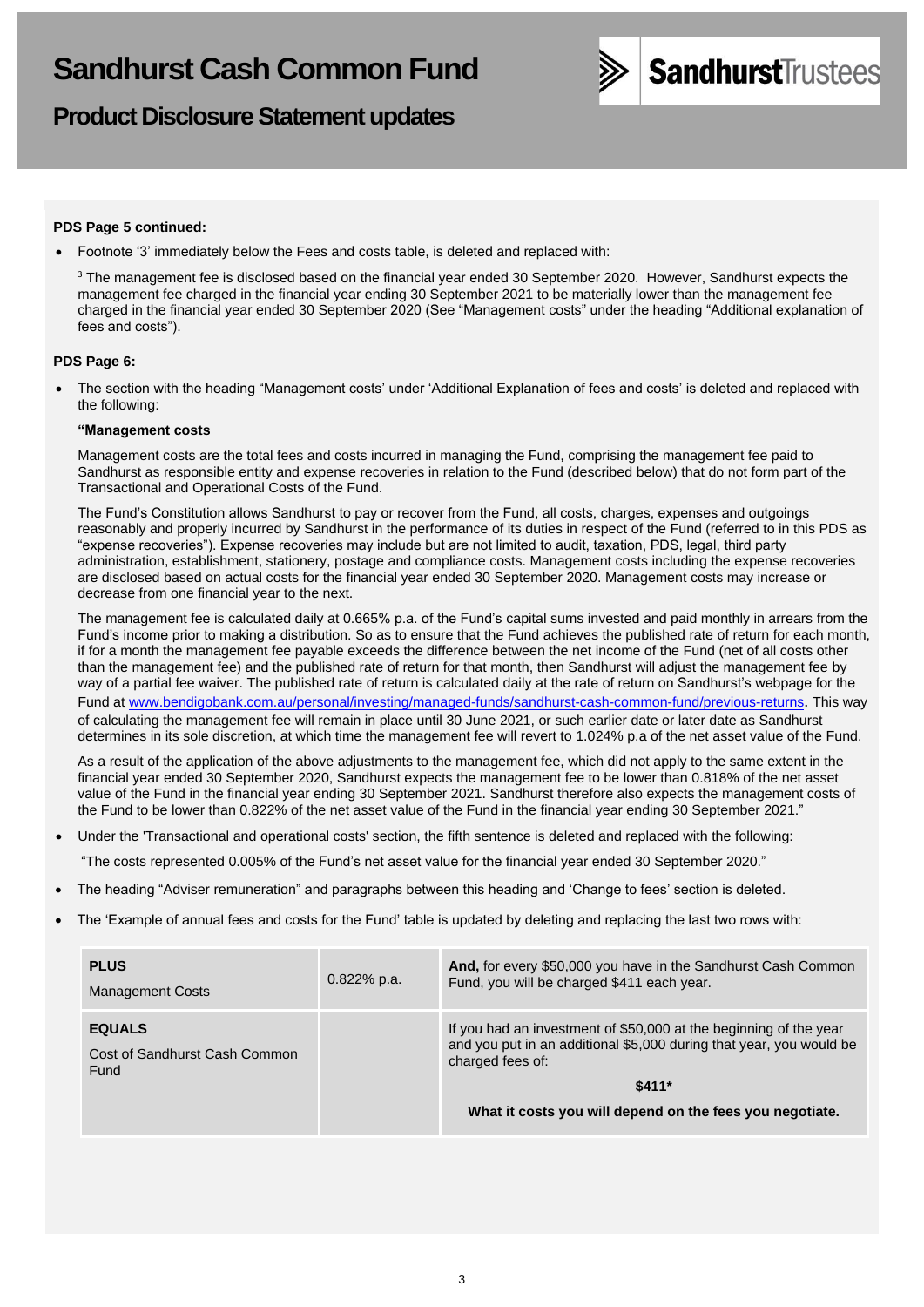

# **Product Disclosure Statement updates**

### **1 July 2020 – Change in management fee**

The Fund invests in money market securities that are held to maturity, cash and deposits, with a view to preserving capital. The return on these financial products, cash and deposits are impacted by many factors, including interest rates and market and economic conditions.

Sandhurst wishes to reduce the risk of investors in the Fund not receiving the rate of return on their investment that is published on Sandhurst's website from time to time (see [www.bendigobank.com.au/personal/investing/managed-funds/sandhurst-cash-common](https://www.bendigobank.com.au/personal/investing/managed-funds/sandhurst-cash-common-fund/previous-returns)[fund/previous-returns\)](https://www.bendigobank.com.au/personal/investing/managed-funds/sandhurst-cash-common-fund/previous-returns) and so has made a decision to temporarily change the management fee payable monthly in arrears and calculated daily, so that it is, the lower of:

- 0.675% p.a. of capital sums invested in the Fund; and
- the amount that is the difference between the net income of the Fund (being the income of the Fund for that month net of all costs other than the management fee) and the published rate of return for that month. The published rate of return is calculated daily at the rate of return on Sandhurst's webpage for the Fund at [www.bendigobank.com.au/personal/investing/managed-funds/sandhurst-cash-common-fund/previous-returns.](https://www.bendigobank.com.au/personal/investing/managed-funds/sandhurst-cash-common-fund/previous-returns)

This temporary change will remain in place until 30 June 2021, or such earlier date or later date as Sandhurst determines in its sole discretion, at which time the management costs will revert to 1.038% p.a of the net asset value of the Fund.

The below updates are made to the PDS.

### **PDS Page 5:**

• Footnote '3' immediately below the Fees and costs table, is deleted and replaced with:

<sup>3</sup> Management fees are calculated daily at 0.675% p.a. of the Fund's capital sums invested. If for a month, the management fee payable exceeds the difference between the net income of the Fund (net of all costs other than the management fee) and the published rate of return for that month, then Sandhurst will adjust the management fee (See "Management costs" under the heading "Additional explanation of fees and costs"). An estimate of this fee as a percentage of the Fund's net asset value for the current financial year has been provided to assist in fund comparisons."

#### **PDS Page 6:**

• Under the 'Management costs' section, the second paragraph is deleted and replaced with the following:

"The Fund's Constitution allows Sandhurst to pay or recover from the Fund, all costs, charges, expenses and outgoings reasonably and properly incurred by Sandhurst in the performance of its duties in respect of the Fund (referred to in this PDS as "expense recoveries"). Expense recoveries may include but are not limited to audit, taxation, PDS, legal, third party administration, establishment, stationery, postage and compliance costs. The expense recoveries are disclosed based on actual expense recoveries for the past financial year ending 30 September 2019. Management costs may increase or decrease from one financial year to the next.

The management fee is calculated daily at 0.675% p.a. of the Fund's capital sums invested and paid monthly in arrears from the Fund's income prior to making a distribution. If for a month, the management fee payable exceeds the difference between the net income of the Fund (net of all costs other than the management fee) and the published rate of return for that month, then Sandhurst will adjust the management fee. This will be adjusted so that it is the same as the difference between the net income of the Fund (net of all costs other than the management fee) and the published rate of return for that month. The published rate of return is calculated daily at the rate of return on Sandhurst's webpage for the Fund at

[www.bendigobank.com.au/personal/investing/managed-funds/sandhurst-cash-common-fund/previous-returns](https://www.bendigobank.com.au/personal/investing/managed-funds/sandhurst-cash-common-fund/previous-returns)."

# **20 April 2020 - Temporary reduction in management costs**

Sandhurst has made a decision to temporarily reduce management costs from 1.038% p.a. to 0.688% p.a. of the net asset value of the Fund. The temporary decrease will remain in place from 20 April 2020 until 30 June 2021, or such earlier date or later date as Sandhurst determines in its sole discretion, at which time the management costs will revert to 1.038% p.a. of the net asset value of the Fund. The below updates are made to the PDS.

# **PDS Page 5:**

• The Fees and costs table is updated by deleting and replacing the third to last row with: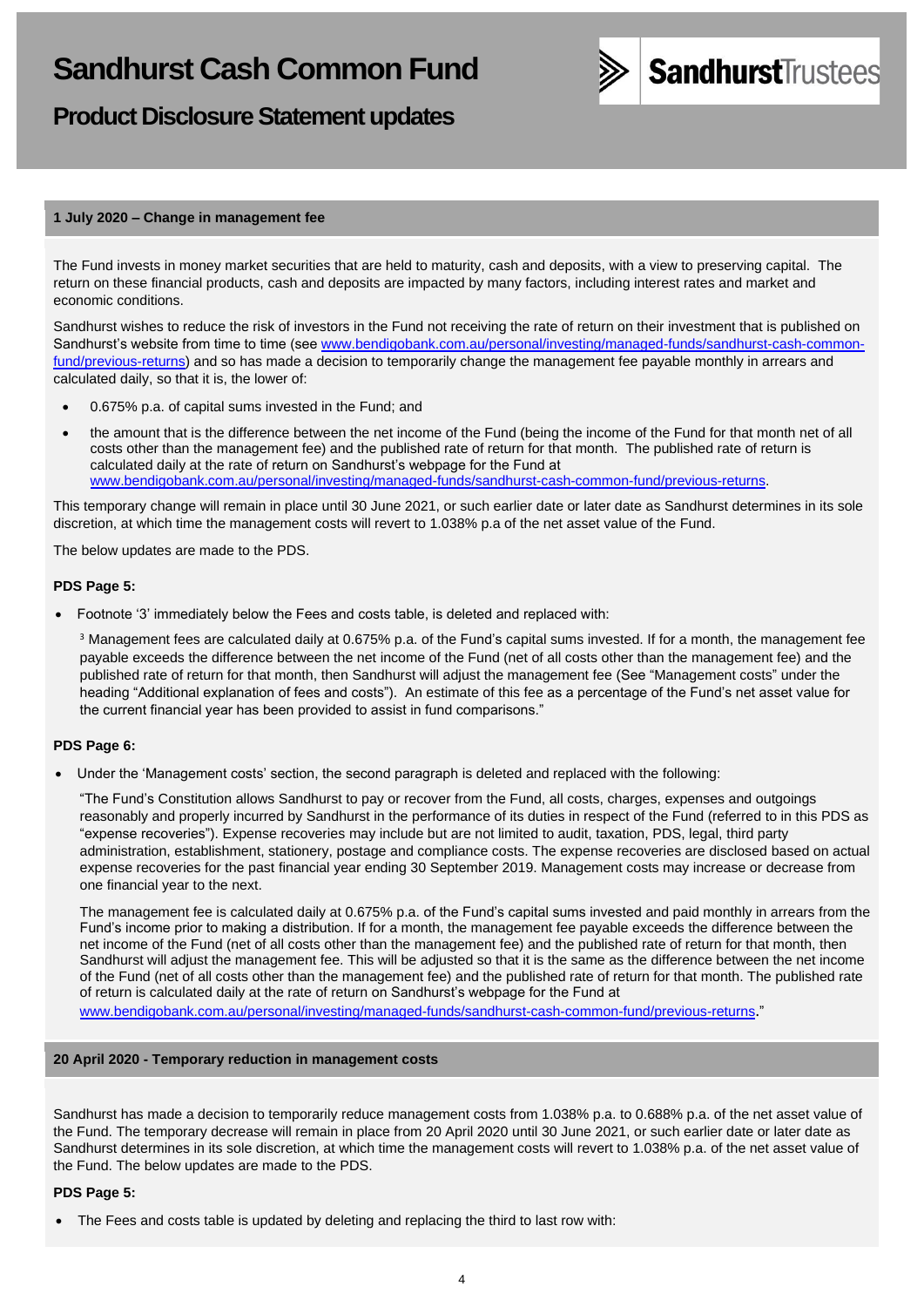# **Product Disclosure Statement updates**



| The fees and costs for<br>managing your<br>investment. $2$ | 0.688% p.a. of the net asset value of the Fund<br>consisting of:<br>a management fee of 0.675% p.a. of capital sums<br>invested in the Fund (estimated to be 0.683% p.a. <sup>3</sup><br>of the net asset value of the Fund); plus<br>expense recoveries of 0.005% p.a. of the net asset<br>value of the Fund | The management fee is payable out<br>of the income of the Fund,<br>calculated daily and paid monthly in<br>arrears.<br>The expense recoveries are paid<br>from the Fund's assets as they are<br>incurred. |
|------------------------------------------------------------|---------------------------------------------------------------------------------------------------------------------------------------------------------------------------------------------------------------------------------------------------------------------------------------------------------------|-----------------------------------------------------------------------------------------------------------------------------------------------------------------------------------------------------------|
|------------------------------------------------------------|---------------------------------------------------------------------------------------------------------------------------------------------------------------------------------------------------------------------------------------------------------------------------------------------------------------|-----------------------------------------------------------------------------------------------------------------------------------------------------------------------------------------------------------|

• Footnote '3' immediately below the Fees and costs table, is deleted and replaced with:

<sup>3</sup> Management fees are calculated daily at 0.675% p.a. of the capital sums invested. An estimate of this fee as a percentage of the Fund's net asset value for the current financial year has been provided to assist in fund comparisons."

### **PDS Page 6:**

• Under the 'Management costs' section, the third, fourth and fifth sentences of the second paragraph are deleted and replaced with the following:

"The expense recoveries are disclosed based on actual expense recoveries for the financial year ending 30 September 2019. Management costs may increase or decrease from one financial year to the next. The management fee is calculated daily at 0.675% p.a. of the Fund's capital sums invested, accrued daily, and paid monthly in arrears from the Fund's income prior to making a distribution."

- Under the 'Transactional and operational costs' section, the fifth sentence is deleted and replaced with the following: "The costs represented 0.005% of the Fund's net asset value for the past financial year ending 30 September 2019."
- The 'Example of annual fees and costs for the Fund' table is updated by deleting and replacing the last two rows with:

| <b>PLUS</b><br><b>Management Costs</b>                 | $0.688\%$ p.a. | And, for every \$50,000 you have in the Sandhurst Cash Common<br>Fund, you will be charged \$344 each year.                                                  |
|--------------------------------------------------------|----------------|--------------------------------------------------------------------------------------------------------------------------------------------------------------|
| <b>EQUALS</b><br>Cost of Sandhurst Cash Common<br>Fund |                | If you had an investment of \$50,000 at the beginning of the year<br>and you put in an additional \$5,000 during that year, you would be<br>charged fees of: |
|                                                        |                | $$344*$<br>What it costs you will depend on the fees you negotiate.                                                                                          |

### **15 November 2019 – Addition of deposits to investment strategy**

Sandhurst has updated the Sandhurst Cash Common Fund investment strategy to include deposits.

#### **PDS Page 2:**

• Under the 'Interests in the Fund' heading, the second sentence of the second paragraph is deleted and replaced with the following:

'However, as the Fund invests in money market securities that are held to maturity, cash and deposits, the market value of the assets, and consequently the price of interests in the Fund, in ordinary circumstances do not fluctuate.'

#### **PDS Page 3:**

- Under the '3. Benefits of investing in the Sandhurst Cash Common Fund' section, the fourth bullet point is deleted and replaced with the following:
	- 'Capital stability: The Fund invests in money market securities, cash and deposits with a view to preserving capital.

#### **PDS Page 4:**

• Under the '4. Risks of managed investment schemes' section, the second sentence of the fourth to last paragraph is deleted and replaced with the following:

'Capital stability is managed by investing in money market securities, cash and deposits issued by financial institutions operating in Australia.'